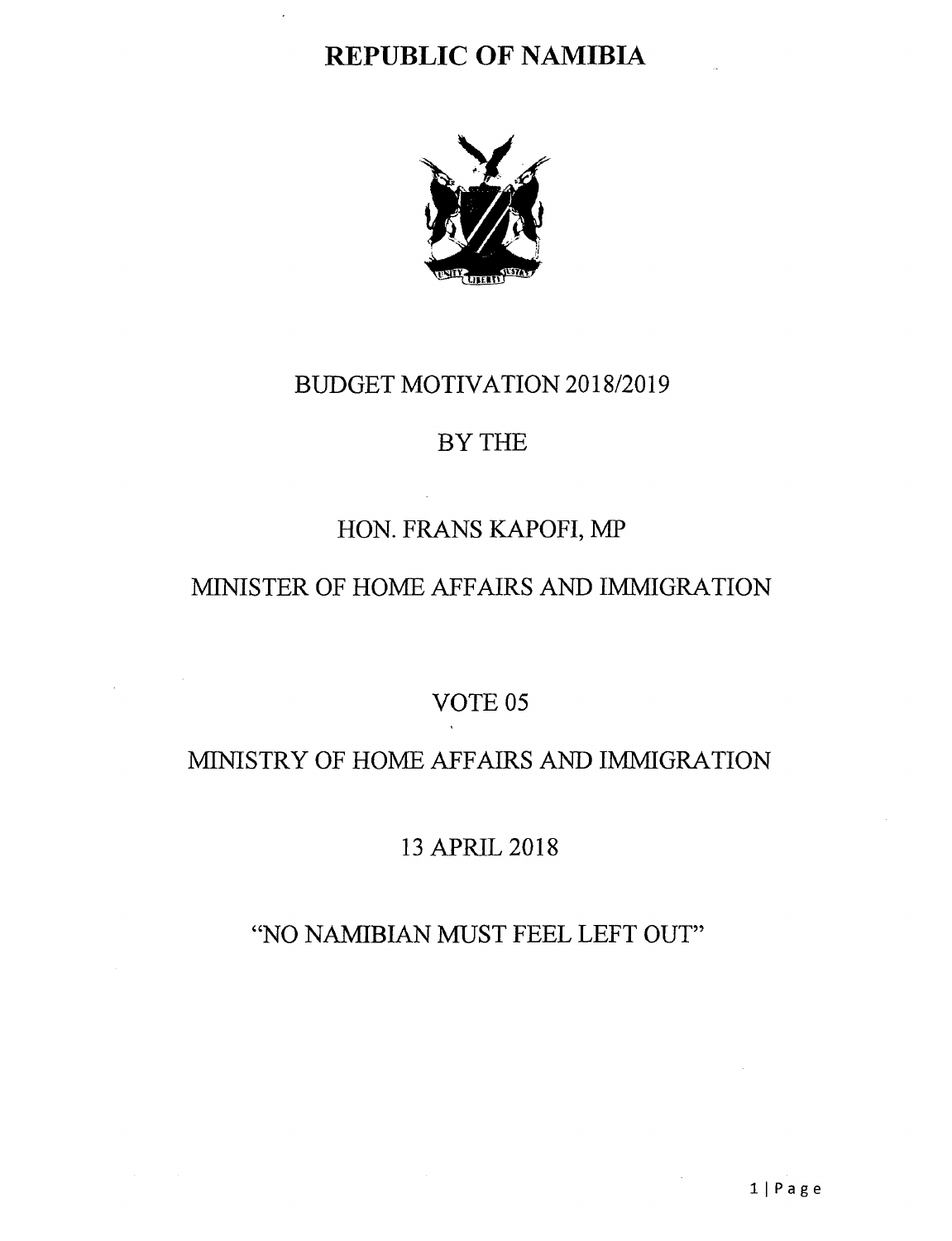### Honourable Chairperson of the whole House Committee Honourable Members of this August House

It is my distinctive honour to motivate Vote 05 for the Ministry of Home Affairs and Immigration. From the onset, let me join other honourable members of this august house in congratulating Honourable Calle Schlettwein, the Minister of Finance and Hon. Obeth Kandjoze, the Minister of Economic Planning and their teams for crafting a considerate budget to address socio-economic challenges facing our nation. The ministry promises to continue reaching out to more citizens with regard to provision of national documents. The Ministry of Home Affairs and Immigration is indebted to the support of this august House and other partners and stakeholders over the years.

Honourable Members, our programmes and all our efforts are geared towards realizing our Strategic Plan, NDP 5 and Vision 2030 as well as the Harambee Prosperity Plan as per the following programmes of the Ministry:

- 1. Department of Civil Registration
- 2. Department of Immigration Control and Citizenship
- 3. Directorate of Refugee Administration
- 4. Directorate of Administration

### Honourable Chairperson of the Whole House Committee Honourable Members

Allow me to present to this august house the budget allocation to the Ministry of Home Affairs and Immigration during 2018/2019 financial year and to abridge individual programmes for which the funds will be allocated. An amount of Six Hundred and Nine Million Three Hundred and Fifty-nine Thousand Namibian Dollars (NS 609, 359, 000) is allocated for Vote 05. Out of this amount, Four Hundred Forty-five Million Three Hundred and Fifty-nine Thousand Namibian Dollars (N\$ 445 359 000) is allocated for Operational budget while One Hundred Sixty-four Million Namibian Dollars (N\$ 164000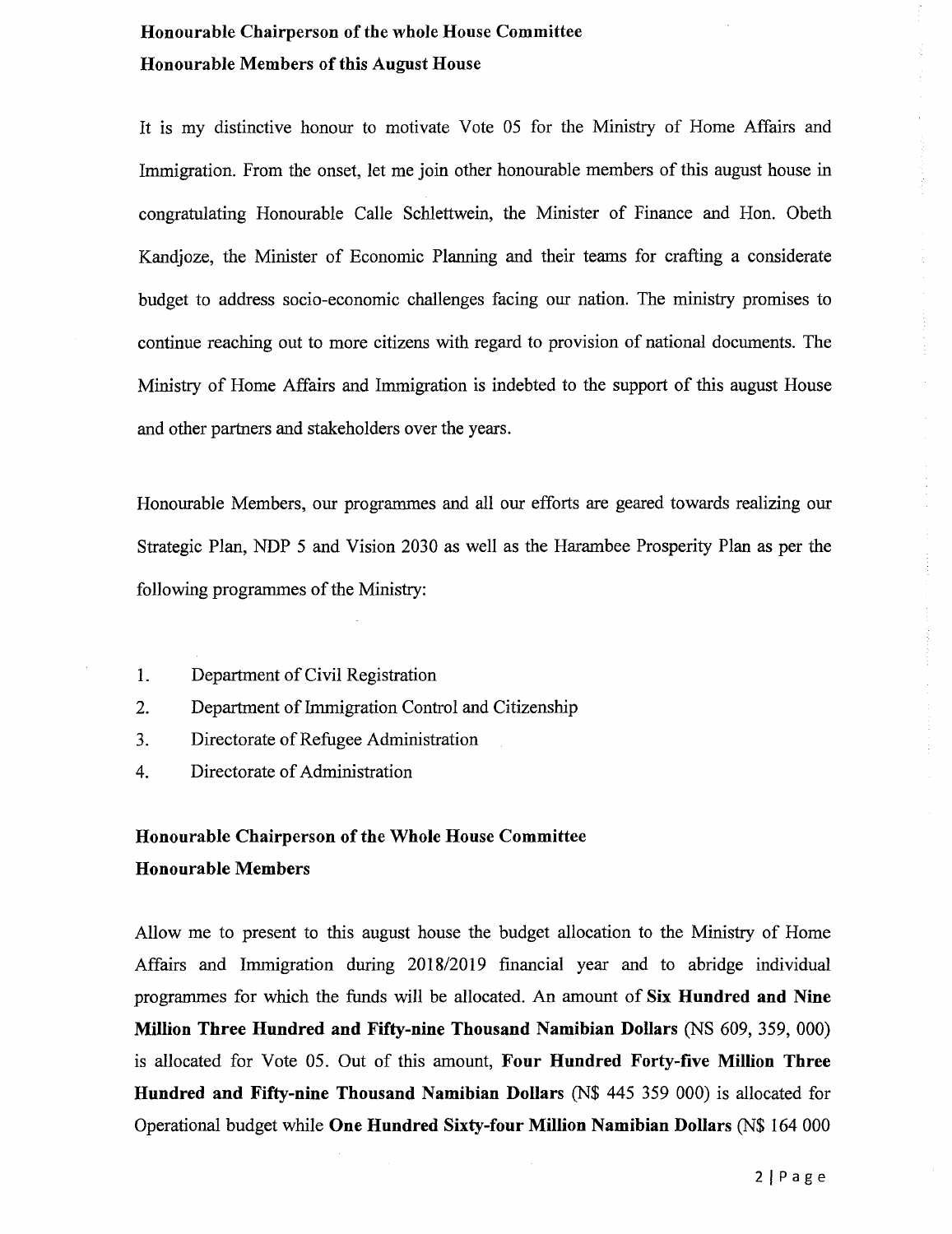000) is allocated for Development budget. The Ministry, shall amongst its priorities, work towards amalgamating and sustaining efforts towards improving service delivery.

### Honourable Chairperson of the Whole House Committee Honourable Members

It is now my singular honour and privilege to share with you the summaryof achievements of the Ministry of Home Affairs and Immigration during the year under review and introduce the requested allocation for 2018/2019 financial year for each of the following programmes.

#### PROGRAMME 1: CIVIL REGISTRATION

L.

The core function of this programme is to manage the National Population Registration System (NPRS), which entails issuance of national documents such as birth certificates, identity cards, marriage certificates and death certificates. The activities under this programme are aimed at ensuring lawful identity management of nationals, the facilitation of the establishment of family basic units, and that Government has the necessary demographic statistics needed for planning purposes.

During the period under review, the Department registered Forty-three Thousand One Hundred and Forty-seven (43 147) babies under the age of One (1) year. Twenty-eight Thousand Four Hundred and Sixty-five (28 465) persons had their births registered late. Four Thousand-nine Hundred and Seven (4 907) marriages were registered. A total of One Hundred and One Thousand Two Hundred and Thirty-one (101 231) ID cards were printed; of which, Four Thousand Five Hundred and Sixty-one (4 561) were conversions of the SWA ID card to the Namibian ID card. Regrettably, Twenty Thousand Two Hundred and Sixty-four (20 264) deaths were registered country wide. These data which are collected electronically are availed to the Namibia Statistics Agency (NSA) for the production of vital statistics on a regular basis.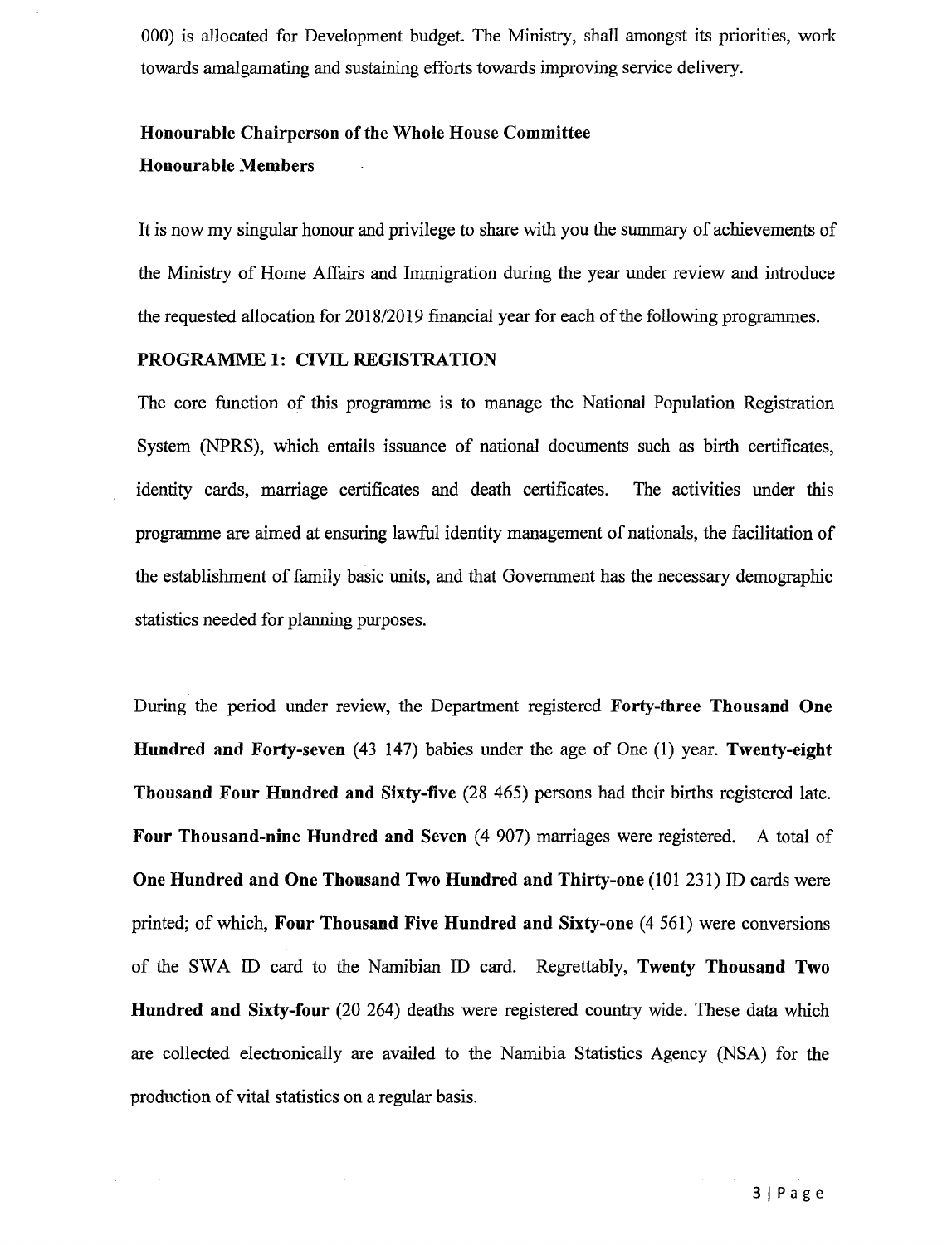During the period under review, the Department had continued to expand services, and thus ensure timely registration of all children. The new regional office at Nkurenkuru in the Kavango West Region was officially opened to the public on 31 July 2017 marking a footprint in all fourteen (14) political regions of our country. A first of its kind Public Private relations was witnessed with the opening of a hospital based facility at Rhinopark Private Hospital in the Khomas Region. An outreach programme to rural areas was implemented and a total of Nine Thousand Nine Hundred and Seventy-two (9 972) people were registered in the Kavango East, Kavango west, /Karas, Hardap and Kunene regions respectively.

Furthermore, the Department participated at Ongwediva Annual Trade Fair, Windhoek Agricultural Show, Helao Nafidi Business Expo and Nkurenkuru Expo where a total number of Six Thousand Three Hundred and Fifty-seven (6 357) people were registered for birth certificates, IDs and Citizenship. School mobile registrations were conducted countrywide targeting learners who turned 16 years of age as it is the legal age by law to acquire an Identity Card and a total number of Nine Thousand One Hundred and Fifty-nine (9 159) ID cards were printed and issued to learners.

As part of the ministerial strategy on digitalisation, the Department, in close collaboration with the Office of the Prime Minister, the Ministry of Health and Social Services, the Namibian Police Force, and the Namibia Statistics Agency, launched the e-birth notification project in May 2017. The aim of the e-Birth Notification System is to notify the e-National Population Registration System electronically when a birth has occurred at a hospital in order to secure the birth details of the child, to verify the identity of their parents and collect accurate data of all children's birth in the country. The system is currently implemented at Windhoek Central and Katutura Hospitals in Khomas region; Eenhana and Engela State Hospitals in Ohangwena region; Rundu State Hospital in Kavango East region; Oshakati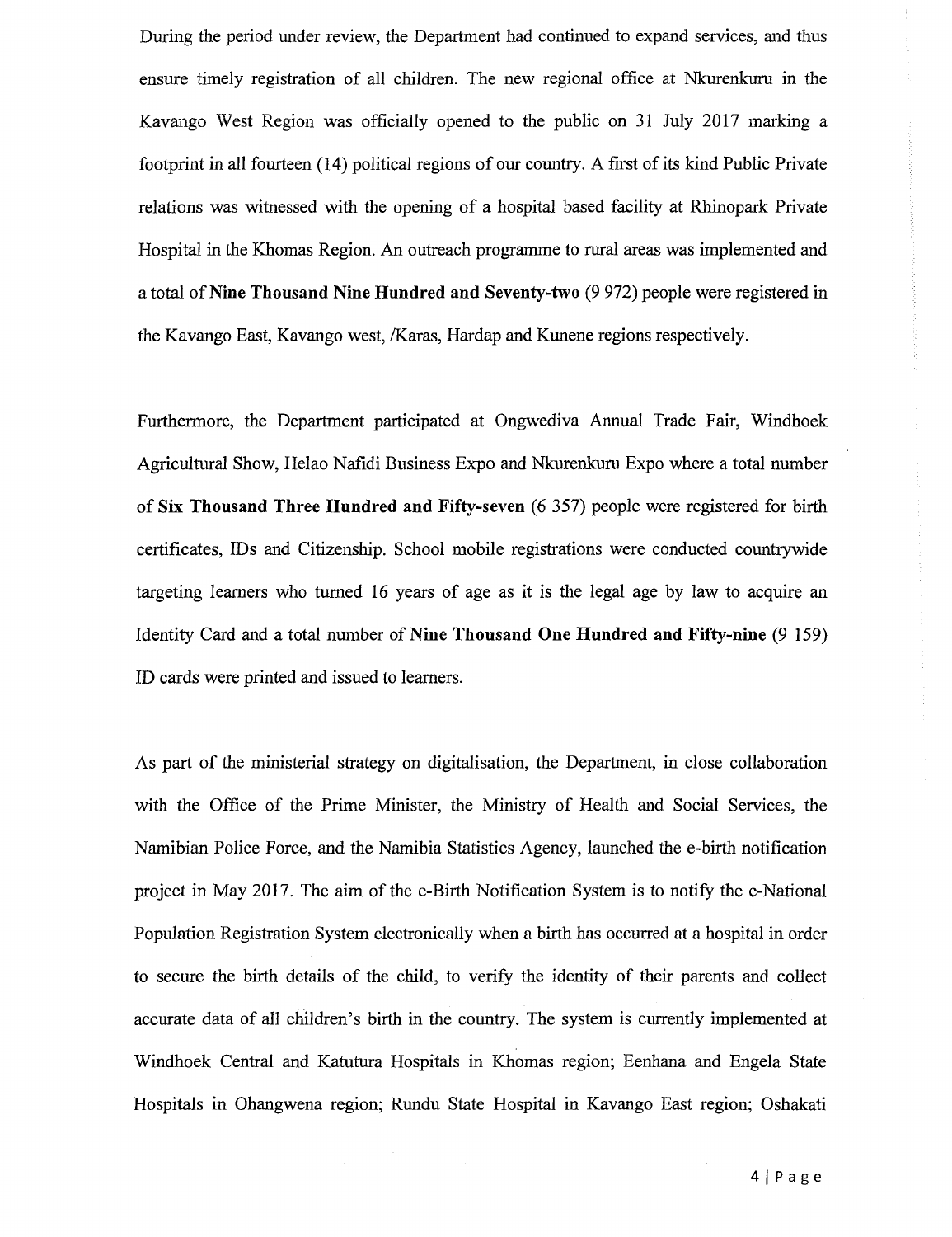Intermediate State Hospital in Oshana region; Oshikuku and Outapi State Hospitals in Omusati region and Onandjokwe Hospital in Oshikoto region.

The Department led the design and development of the e-death notification system, which aims to notify the e-national Population Registration System of all death occurring, as well as recording the causes of death according to International Classification of Diseases (lCD 10). The system will be piloted at Windhoek Central Hospital during the second quarter of 2018.

The Ministry successfully hosted the ID4Africa Conference in Windhoek from 26-28 April 2017. The conference was attended by 900 delegates from all over the world. The key objective was to create a platform for African Governments to benchmark and discuss matters related to digital identity and implementation of e-IDs, and for ICT companies to showcase the latest technology on the market.

I am delighted to inform you, honourable members that during the current fmancial year, Namibia will for the first time release a vital statistics report based on administrative records from the National Population Registration System. The accuracy of the data is likely to be compromised due to the high number of late registration of births in some regions, particularly, Kavango East, Kavango West, Ohangwena, Omusati, Oshikoto, Kunene and Zambezi regions. However, we are working very hard to ensure that we produce a reliable and usable data.

During the financial year *2014/2015,* after a careful evaluation, the Ministry took a decision to gradually close some of the Sub-Regional Offices temporarily. The decision was based on the following reasons:

1. Very low number of registrations (statistics) recorded for three consecutive calendar years.

2. The escalating costs of maintaining the office in comparison to number of service users.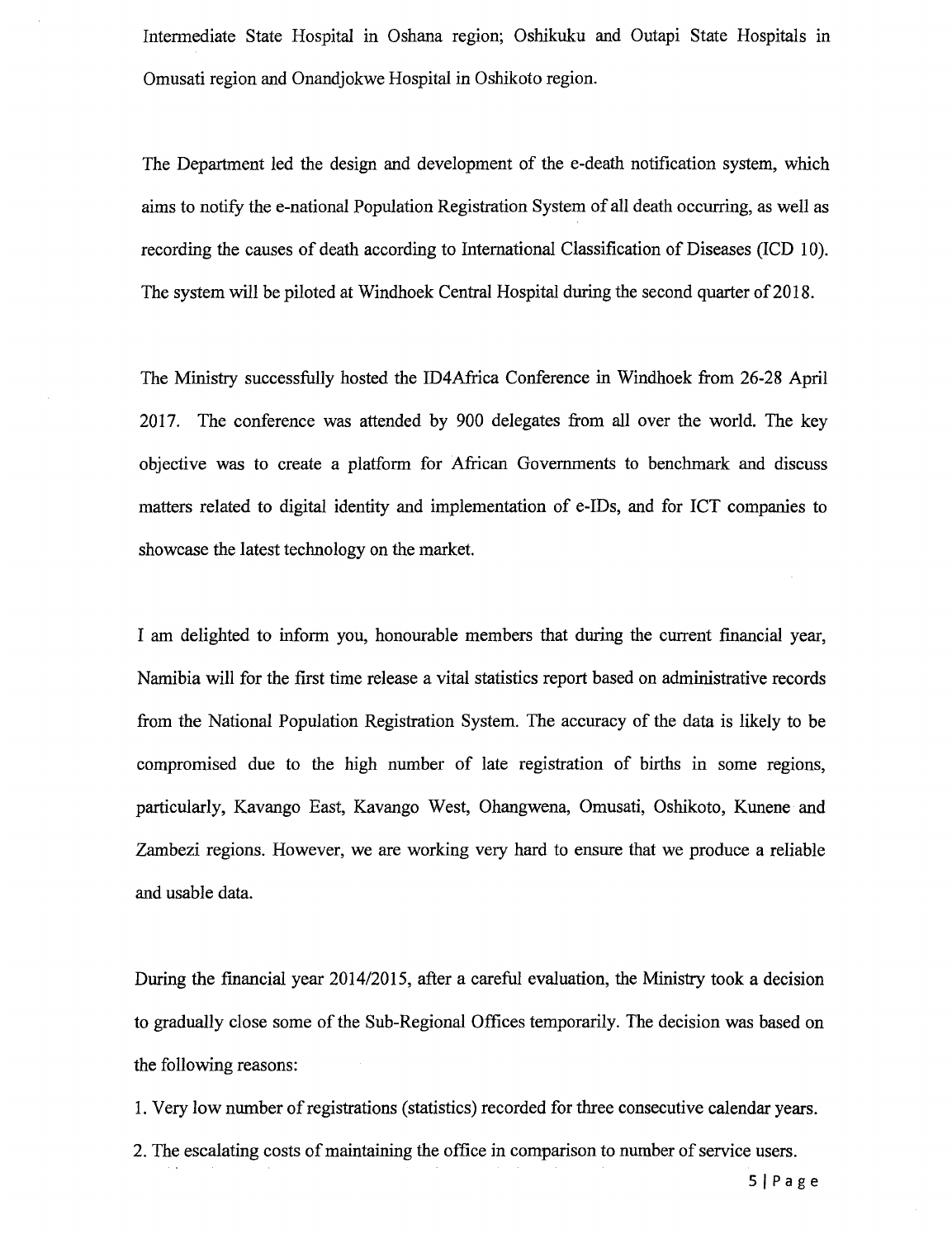- 3. Keeping a staff member to register one child per week did not only result in no value for money but also under-utilisation of staff members, which led to demotivated staffs.
- 4. Ever increasing relief duties to keep the offices open while the staff members are on leaves. 30% of the department's DSA was spent on relief duties depriving resources for outreach programs to the very needy who could not reach our offices.
- 5. Keeping some of Sub-regional offices operational up to three weeks without any registration of birth is not sustainable taking into consideration the meagre resources.

The table below lists offices which were/are to be temporarily closed and statistics for three consecutive calendar years for the Sub-Regional Offices which were considered for temporary closure:

| <b>Region</b>     | Constituency       | Sub-<br>Regional<br><b>Office</b> | <b>Statistics</b><br>for 2015 | <b>Statistics</b><br>for 2016 | <b>Statistic</b><br>for<br>$\mathbf{s}$<br>2017 | <b>Number</b><br>of<br><b>Staff</b><br>member | <b>Closure Date</b>               |
|-------------------|--------------------|-----------------------------------|-------------------------------|-------------------------------|-------------------------------------------------|-----------------------------------------------|-----------------------------------|
|                   | Aminius            | Aminius                           | 124                           | 129                           | 39                                              | $\mathbf{1}$                                  | 1 May 2018                        |
| Omaheke<br>Region | Otjombinde         | Tallismanus                       | 54                            | 141                           | 31                                              | $\mathbf{1}$                                  | November<br>$\mathbf{1}$<br>2017  |
| Kunene<br>region  | Kamanjab           | Kamanjab                          | 194                           | 191                           | 74                                              | $\mathbf{1}$                                  | $\mathbf{1}$<br>September<br>2017 |
| Erongo<br>region  | Karibib            | Karibib                           | 48                            | 37                            | 17                                              | $\mathbf{1}$                                  | 1 May 2018                        |
| Zambezi           | Judea<br>Lyaboloma | Linyanti                          | 114                           | 123                           | 82                                              | $\mathbf{1}$                                  | 1 May 2018                        |
| region            | Kongola            | Chetto                            | 28                            | 48                            | 11                                              | $\mathbf{1}$                                  | 1 April 2016                      |
|                   | Kabbe South        | Impalila                          | 17                            | 14                            | 10                                              | $\mathbf{1}$                                  | 1 April 2014                      |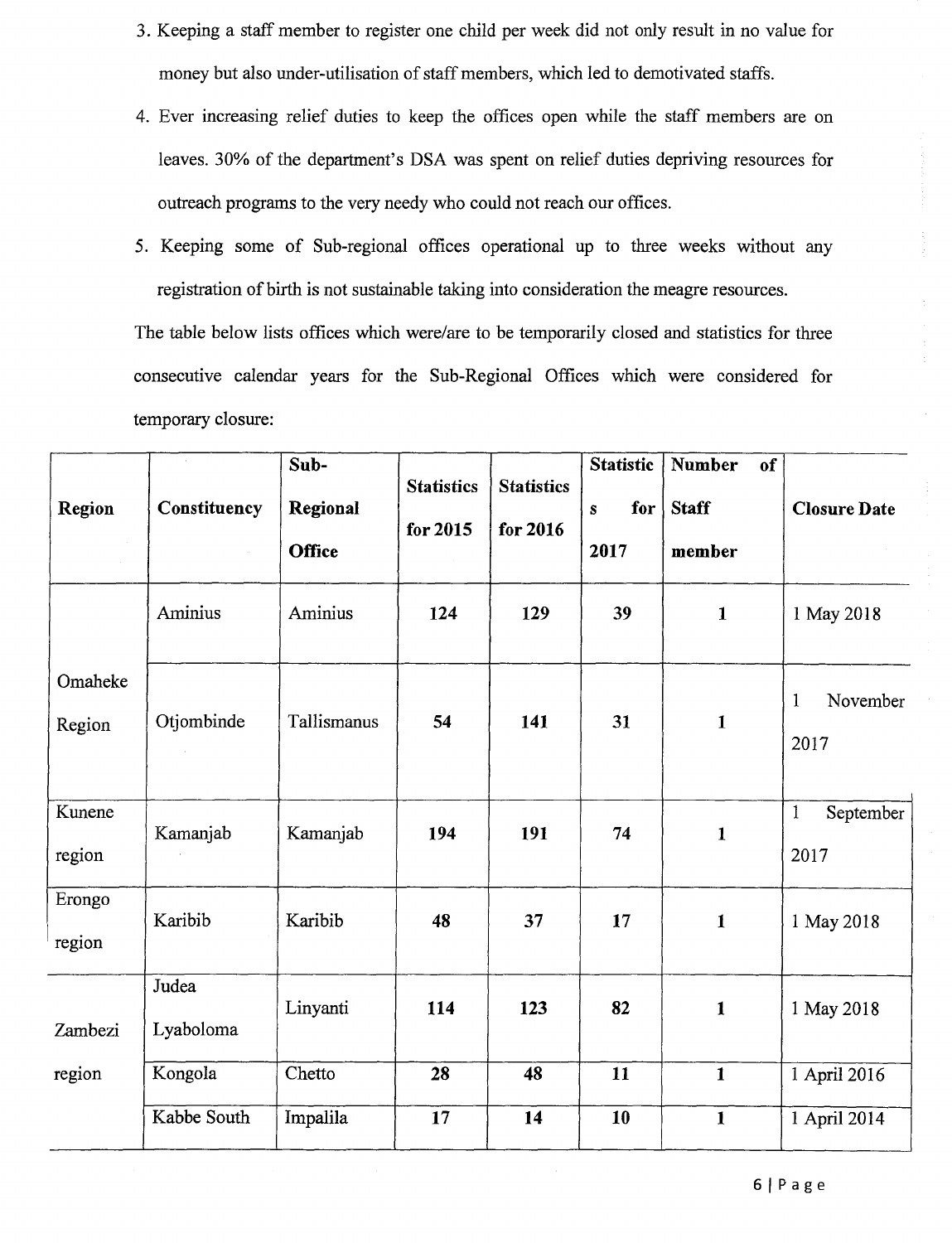In our quest to take services closer to the people, we plan to intensify rural outreach programs during the financial year *2018/2019.* Furthermore, it is our plan to cover the following places: Tallismanus and Aminius in Omaheke region; Aranos in Hardap region; RoshPinah in //Karas region; Karibib in Erongo region; Okalongo in Omusati region; Uukwiyuushona in Oshana region; Omulonga in Ohangwena region; Ndiyona in Kavango East; Impalila and Sibbinda in Zambezi region. Expansion of ID services is planned for Omaruru in Erongo region, Divundu in Kavango East region and Okongo in Ohangwena region.

School mobile registration is planned countrywide for schools in towns and in far distant rural areas. Schools mobile registrations are crucial in order to attend to learners at their respective schools in order to avoid long queues at our regional offices during school holidays. A total of Eleven Thousand (11 000) learners are targeted for the current financial year. A general mobile registration is planned for the regions of Ohangwena, Kavango West, Kavango East, Zambezi, Omaheke, Oshana, Omusati and Kunene. A total population of Sixty Three Thousand (63 000) people is targeted during this exercise. Furthermore, the department is envisaging opening hospital based facilities at Tsumeb hospital in Oshikoto region and at Rehoboth in Hardap region.

For the above mentioned activities under the programme Civil Registration to fully render quality services, I wish to request this august house to approve an amount of Two Hundred Thirty-four Million One Hundred and Forty-six Thousand Namibian Dollars (N\$ 234 146000) only.

#### PROGRAMME 2: IMMIGRATION CONTROL AND CITIZENSHIP

This programme is responsible for the facilitation of lawful migration and issuing of travelling documents. It has two directorates:

- 2.1 The Directorate of Visas, Permits, Passports and Citizenship
- 2.2 The Directorate of Immigration and Border Control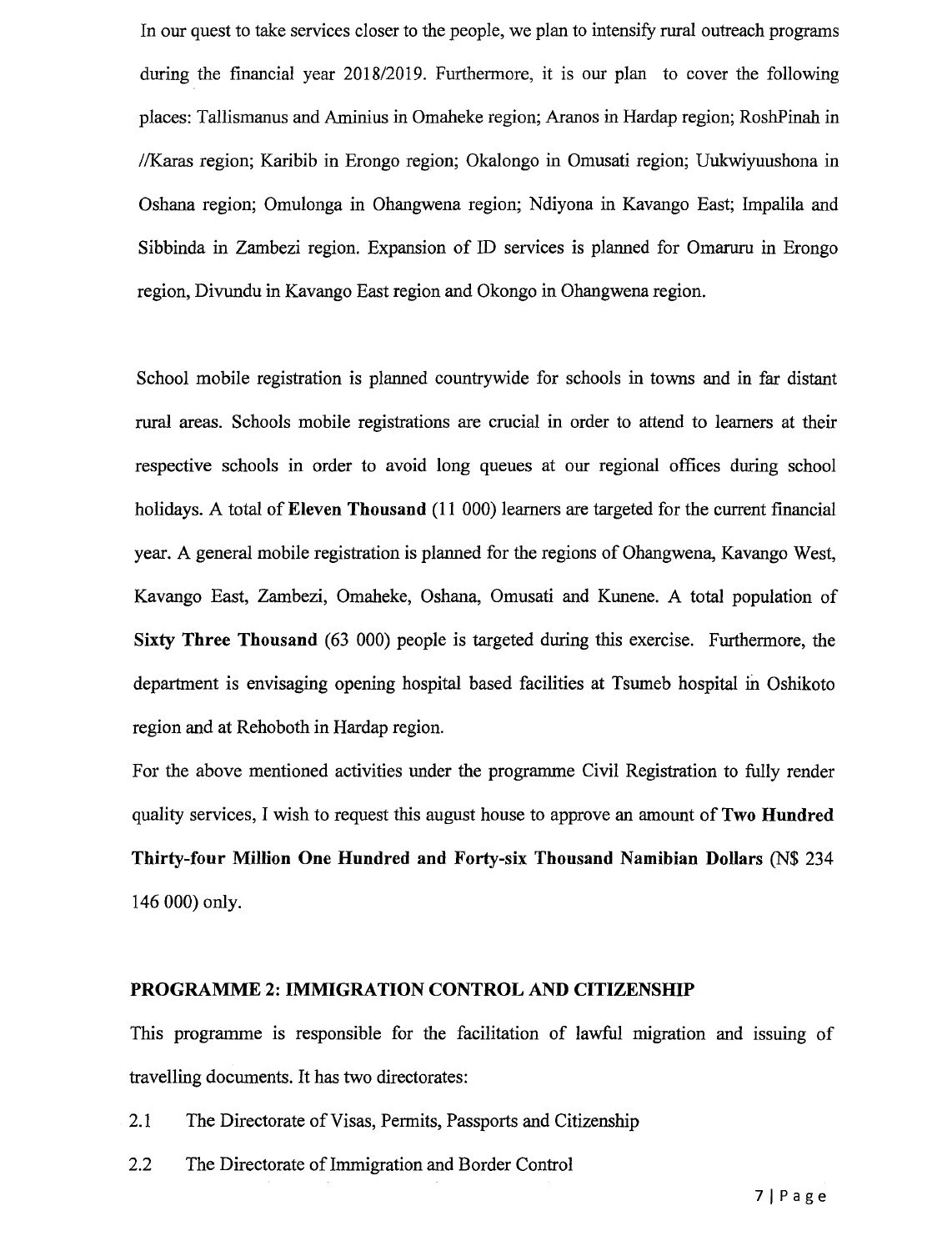#### **2.1. DIRECTORATE OF** VISAS, **PERMITS, PASSPORTS AND CITIZENSHIP**

This Directorate is responsible for receiving applications and managing various types of visas, permits, passports and citizenship. In executing its functions, the Directorate, among other things, serves as the secretariat to the Immigration Selection Board (ISB) and its Committees which consider applications for visas and permits. The Directorate also assists the Minister of Home Affairs and Immigration in administering and processing of applications for various categories of Namibian citizenship.

During the year under review the Directorate recorded a high volume of applications, especially for employment permits for various categories of foreign skills required by socioeconomic sectors of our country, such as engineers, architects, health professionals and academia to mention but just a few. As a result of this high demand, the following categories of permits were issued:

|                              | 28 617  |
|------------------------------|---------|
| محصي جازير<br>í,<br>$\cdots$ |         |
|                              | 6 681   |
| بمصدحته                      | 7 7 0 6 |

Equally, the Ministry also considered and approved applications for Citizenship and issued certificates of Citizenship by virtue of all categories such as:

| Descentilization | 4765    |
|------------------|---------|
| terisondica      | 75      |
| Mandage          | 39      |
| Natural zation   | 1782    |
| Grand total      | 6 6 6 1 |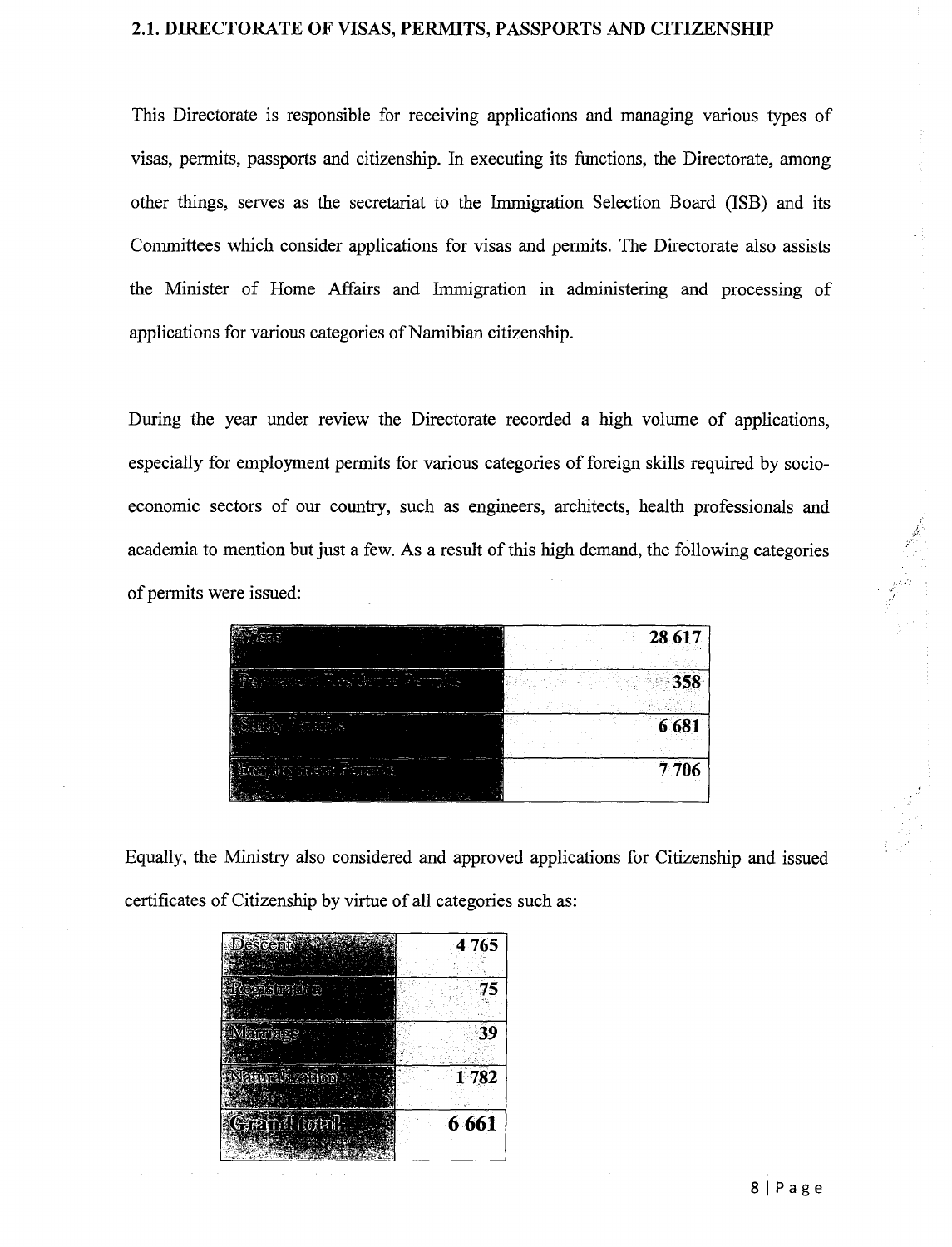Furthermore, as the need to travel abroad for Namibians increase; during the period under review, the following travelling documents were issued:

| <b>Diplomatic Passport</b>             | 296    |
|----------------------------------------|--------|
| Official Passport                      |        |
| <b>Ordinary Passport</b>               | 73,761 |
| <b>Emergency Traveling Certificate</b> | 643    |
|                                        | 75 209 |
| <b>Grand</b> total                     |        |

#### **Honourable Chairperson of the Whole House Committee**

#### **Honourable Members**

l.

I am glad to inform you that the first Namibian electronic passport (e-passport) was launched on 08 January 2018. This proudly placed Namibia amongst the increasing number of countries in the world today who are using e-passports which are safer categories of travel documents in terms of electronic chip embedded in these documents, making it difficult to forge. This progress has also advanced Namibia in meeting the requirements of the International Civil Aviation Organisation (lCAO) which urged Member States to shift from machine readable passports which are increasingly becoming targets of international criminal fraudsters to safer e-passports.

Furthermore, progress is also being made with regard to the project on visas and permits stickers to replace rubber stamps. The launching of the stickers is expected before the end of this financial year. The Directorate will continue during *2018/2019* financial year, to ensure that those eligible applicants for various categories of travelling documents, citizenship, visas and permits are attended timeously. Equally, mobile registrations for citizenship will be undertaken.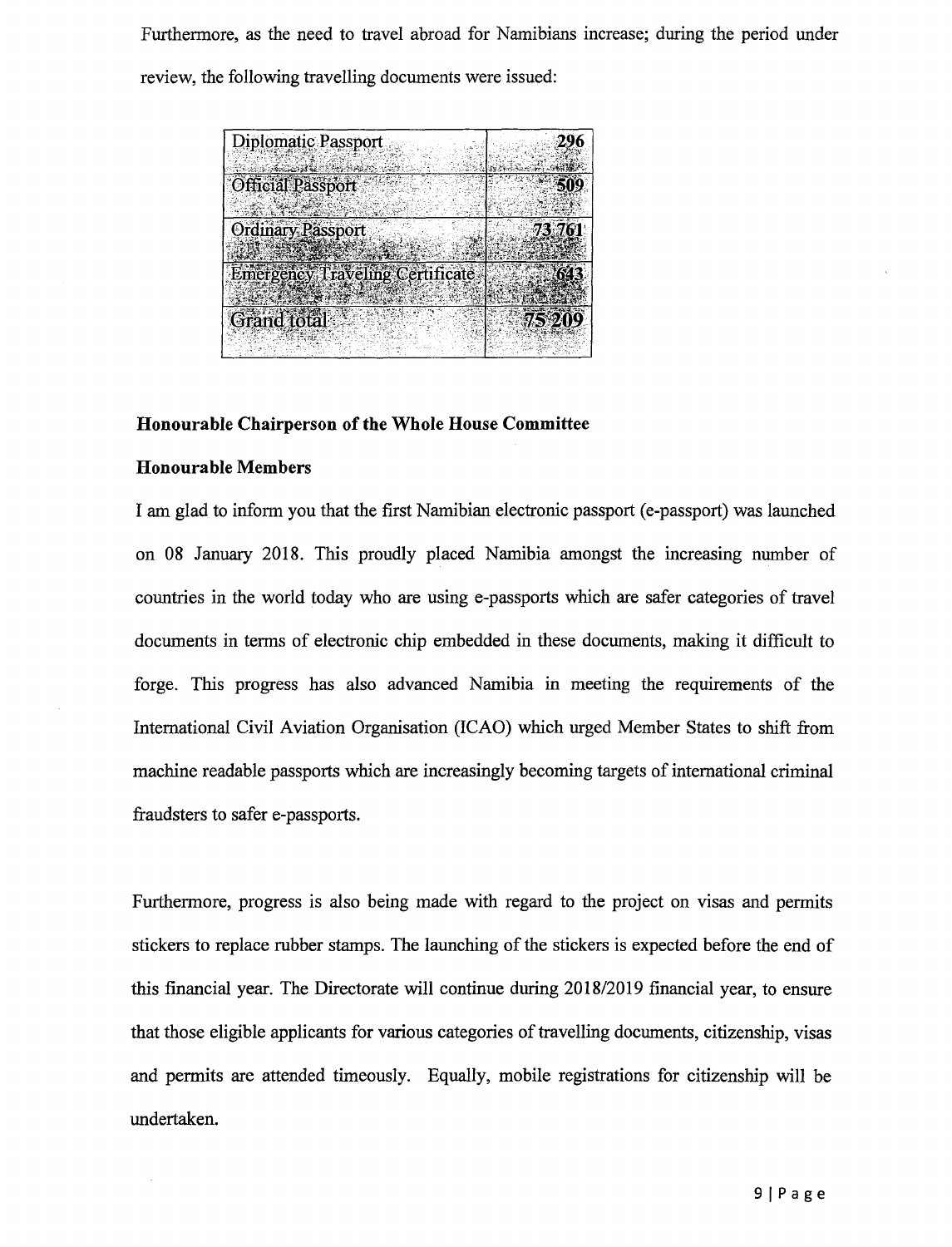In order for this programme to continue yielding tangible results, I now wish to request this august house to approve an amount of Forty-one Million Six Hundred and Fifty-eight Thousand Namibian Dollars (N\$ 41 658000) only.

#### 2.2. DIRECTORATE: IMMIGRATION AND BORDER CONTROL

This Directorate is responsible for the efficient, effective and smooth movement of persons entering and exiting the country. Other responsibilities of this directorate include surveillance of suspected illegal immigrants, the facilitation of deportations of illegal immigrants, the provision of secretariat services to the Immigration Tribunals and conducting joint operations with other Law Enforcement Agencies. Moreover, the Directorate provides Tourists statistics which inform the development agenda of the Ministry of Environment and Tourism.

Immigration officers are our first point of contact with visitors to Namibia and are also the last to say bon-voyage to them. Understandably, whatever impression they create usually portrays the level of service delivery in the country. As you may imagine, Honourable Members this impression has an impact on the growth of tourism and perception of service delivery in Namibia, negatively or positively. In this regard, the Ministry remains committed in shaping our staff members on customer care in order to ensure preserved good image of the country. The posting of Immigration Attachés to some Namibian Diplomatic Missions continued during the year under review.

During the year under review, the Programme facilitated legal movement of persons both Namibians and foreign nationals at various port of entries and exit through the country.

| and we have a few of the conditions of the following commences of<br>- 53<br>_______<br>______<br>--<br>70<br>$-$                                                                                                                    | ----- |  |
|--------------------------------------------------------------------------------------------------------------------------------------------------------------------------------------------------------------------------------------|-------|--|
| <u>and the contract of the contract of the contract of the contract of the contract of the contract of the contract of the contract of the contract of the contract of the contract of the contract of the contract of the contr</u> |       |  |
|                                                                                                                                                                                                                                      |       |  |

A total number of One Thousand Five Hundred Ninety-five (1 595) illegal immigrants were deported.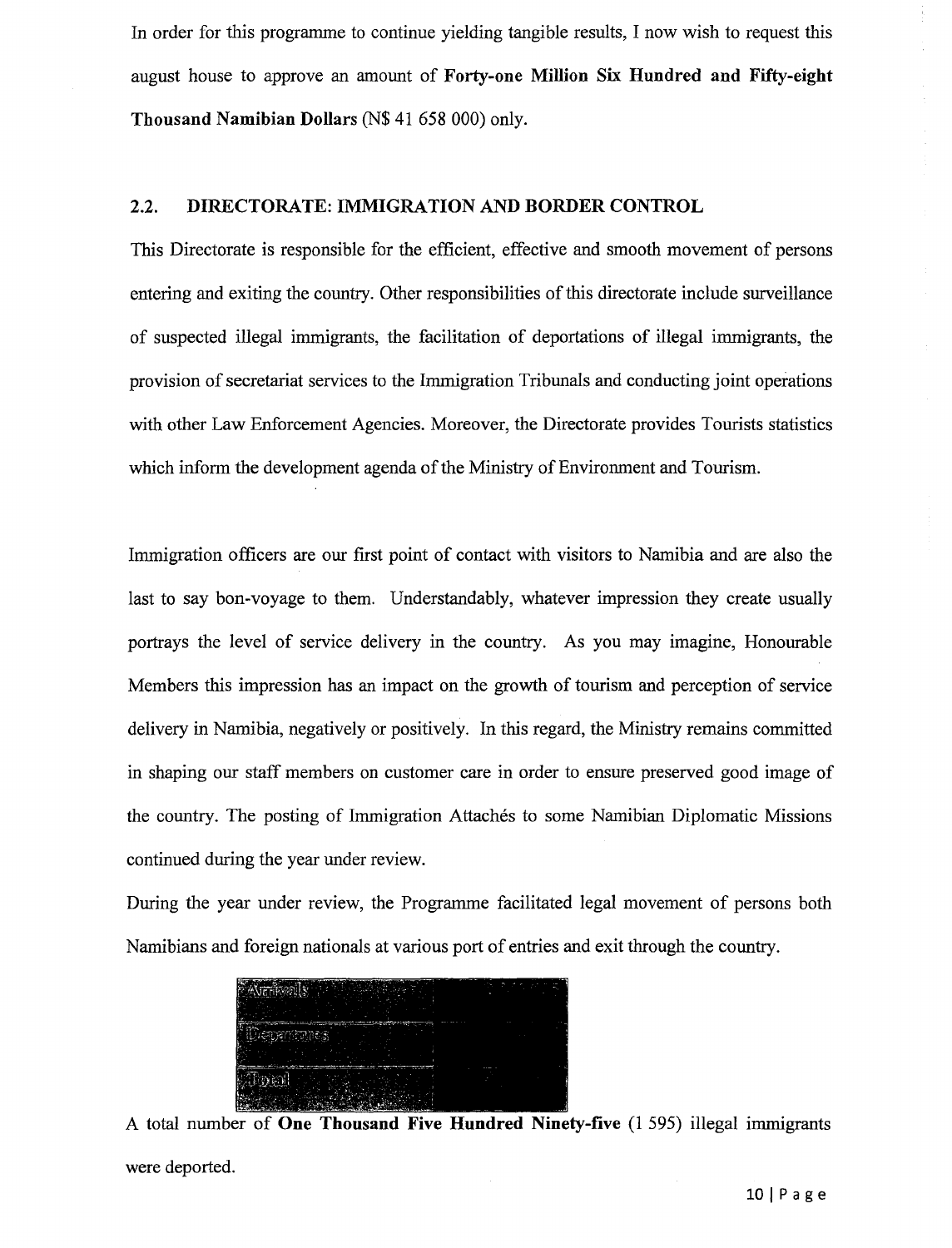Furthermore, the new Electronic Border Management System (e-BMS) was launched during the year under review. The installation of the new system has improved data storage and verifications. However, like any new venture, the migration to this system has unfortunately not been easy. We observed delays in clearing passengers at both arrivals and departures; however, improvement is being recorded.

In 2018119 fmancial year, the programme will continue to work towards improving service delivery in terms of its mandate. The Hon Members of this house have surely taken note of the judgement by the High Court regarding training of Immigration Officers. Although this matter had already been receiving the attention of the concerned department, we have taken note of the judgement and will implement corrective measures where necessary. The Ministry has placed training of Immigration Officials amongst its priorities. On the other hand, work started to improve policy framework in the area of migration which will be fast-tracked. Joint operations with Law Enforcement Agencies will be further enhanced.

As announced by His Excellency President Hage Geingob, this programme is investigating and putting in place modalities to exempt holders of Diplomatic and Official Passports from African countries from visa requirements when visiting Namibia. Currently, Namibia has already exempted 17 African Countries from visa requirements. It is envisaged that in this fmancial year holders of Diplomatic and Official passport from a further thirty (30) African countries will be exempted from visa requirements. The remainder of the countries will be considered in the next phase.

In order for this programme to continue fulfilling its core functions, I now wish to request this august house to approve an amount of **One Hundred Forty-five Million Eight Hundred Six-nine Thousand Namibian Dollars** (N\$ 145869000) only.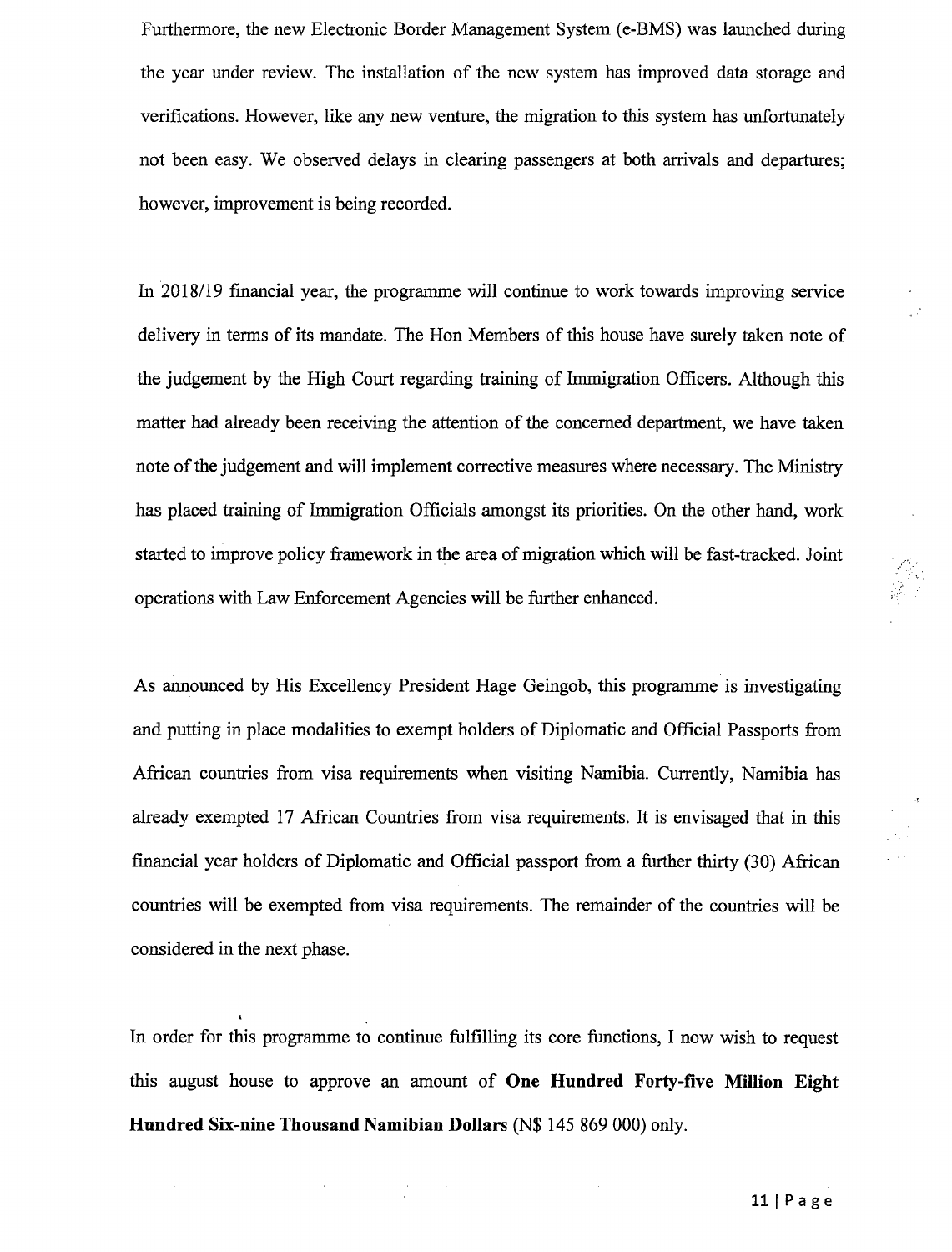#### PROGRAMME 3: REFUGEES ADMINISTRATION

This Programme provides protection and support to asylum seekers and refugees in Namibia. It further coordinates, facilitates and promotes the three durable solutions which are Local Integration, Voluntary Repatriation and Resettlement. This is done in accordance with the Refugee Recognition and Control Act of 1999 (Act No. 2 of 1999) and under 1951 Conventions and the 1967 Protocol relating to the status of refugees.

Namibia is a host to Seven Thousand Six Hundred and Eighty-four (7 684) refugees and the majority are at Osire settlement. It is worth indicating that the number of asylum seekers and refugees is continuing to increase and the majority of the refugees' population are from the Democratic Republic of Congo. The majority of asylum seekers enter Namibia through the Zambezi Region; and the Ministry has established a reception centre in Katima Mulilo to serves as a first point for asylum seekers registration.

Hon. members may recall that in 2012 the government of the Republic of Namibia approved the local integration of Two Thousand Four Hundred (2400) former Angolan refugees into the Namibian society. As a result, a total number of One Hundred and Seventy (170) households of this group have been issued with Permanent Residence Permits (PRPs) while passports for the remaining Three Hundred and Six (306) households are still to be received from the Angolan Embassy in Windhoek, for the Ministry to endorse the PRPs in their passports. Furthermore, consultative meetings with Governors and regional leaderships to inform them on the number of those who have opted for local integration in their regions are being held.

Twenty (20) Namibian refugees from Dukwi Camp – Botswana were repatriated in dignity and safety, and are now integrated with their families in Namibia. Moreover, the remaining number of Namibian refugees in Dukwi Refugee Camp stands at Nine Hundred and Sixteen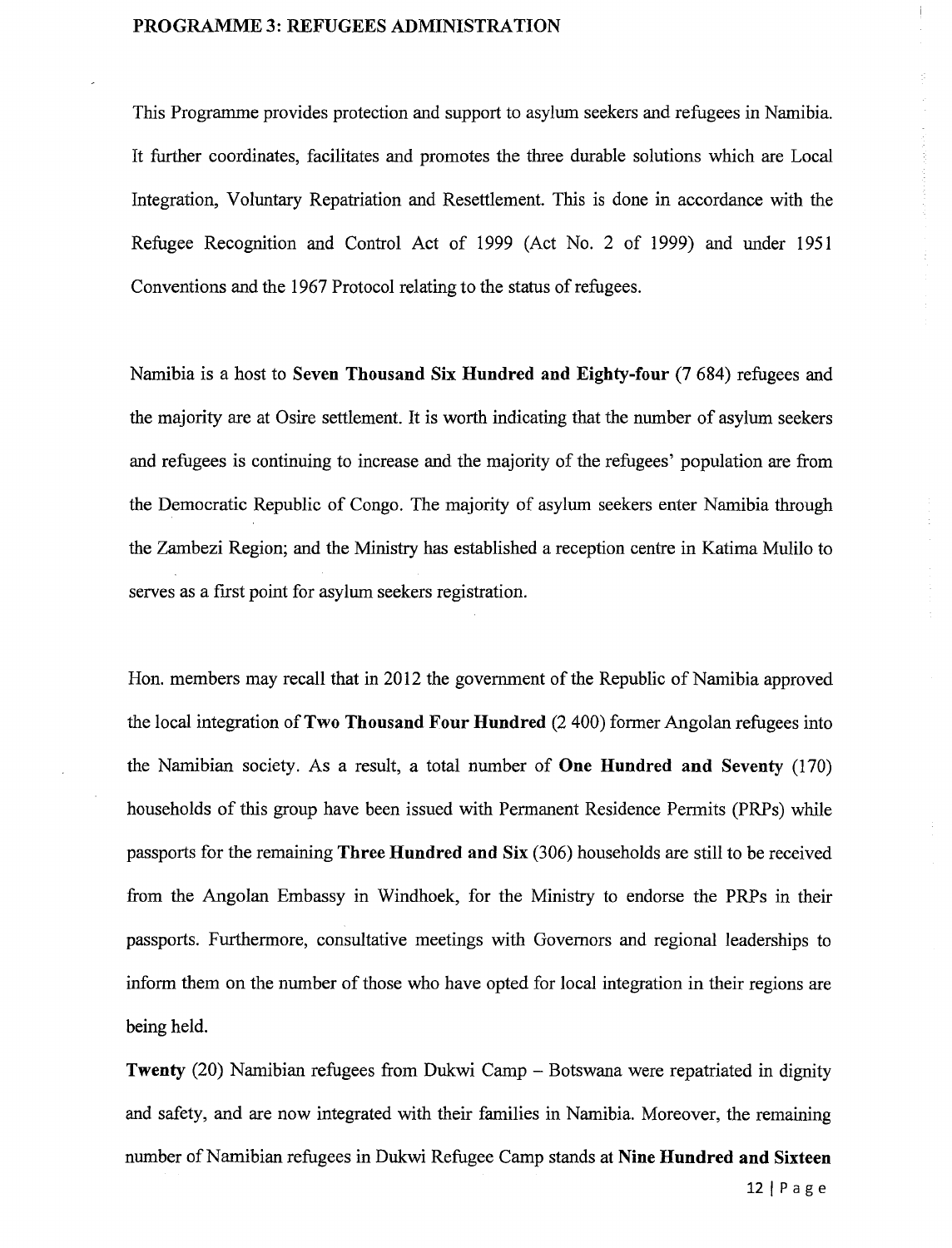(916). The Government of Namibia is committed to the principle of voluntary repatriation as a core durable solution; hence we are working together with the Government of the Republic of Botswana and UNHCR to ensure their return back home in a dignified manner. In this context; consultations on a Tripartite Commission on this matter is at an advance stage.

During 2018/2019 financial year the Refugees Administration will continue strengthening its human capacity to render quality services to refugees. Comprehensive management of Osire settlement and reception centre will be strengthened. Printing and delivery of travel documents for refugees will be expedited. The local integration of former Angolan refugees will be completed during the  $2<sup>nd</sup>$  and  $3<sup>rd</sup>$  Quarters. Furthermore, promotion of durable solutions will be enhanced.

I now wish to request this august house to approve an amount of **Thirteen Million Two Hundred and Forty-three Thousand Namibian Dollars** (N\$ 13 243 000) for this programme.

#### **PROGRAMME 4: ADMINISTRATION**

The purpose of this Program is to provide policy direction and support, administrative support services through proper coordination on financial management, Human Resources Management and Development, Legal Support Services, ICT and General Support Services to ensure efficient and effective service delivery.

The construction of Ministerial Head Office in Windhoek which commenced on 01 April  $\approx$  2015 is progressing very well, the erection of the super-structure having reached the 10th Floor which is also the last floor; the project was scheduled for completion in August 2018, however due to economic situation experienced in the country during *2017/2018* financial year work has been scaled down to fit within the budget allocation.

13 I P age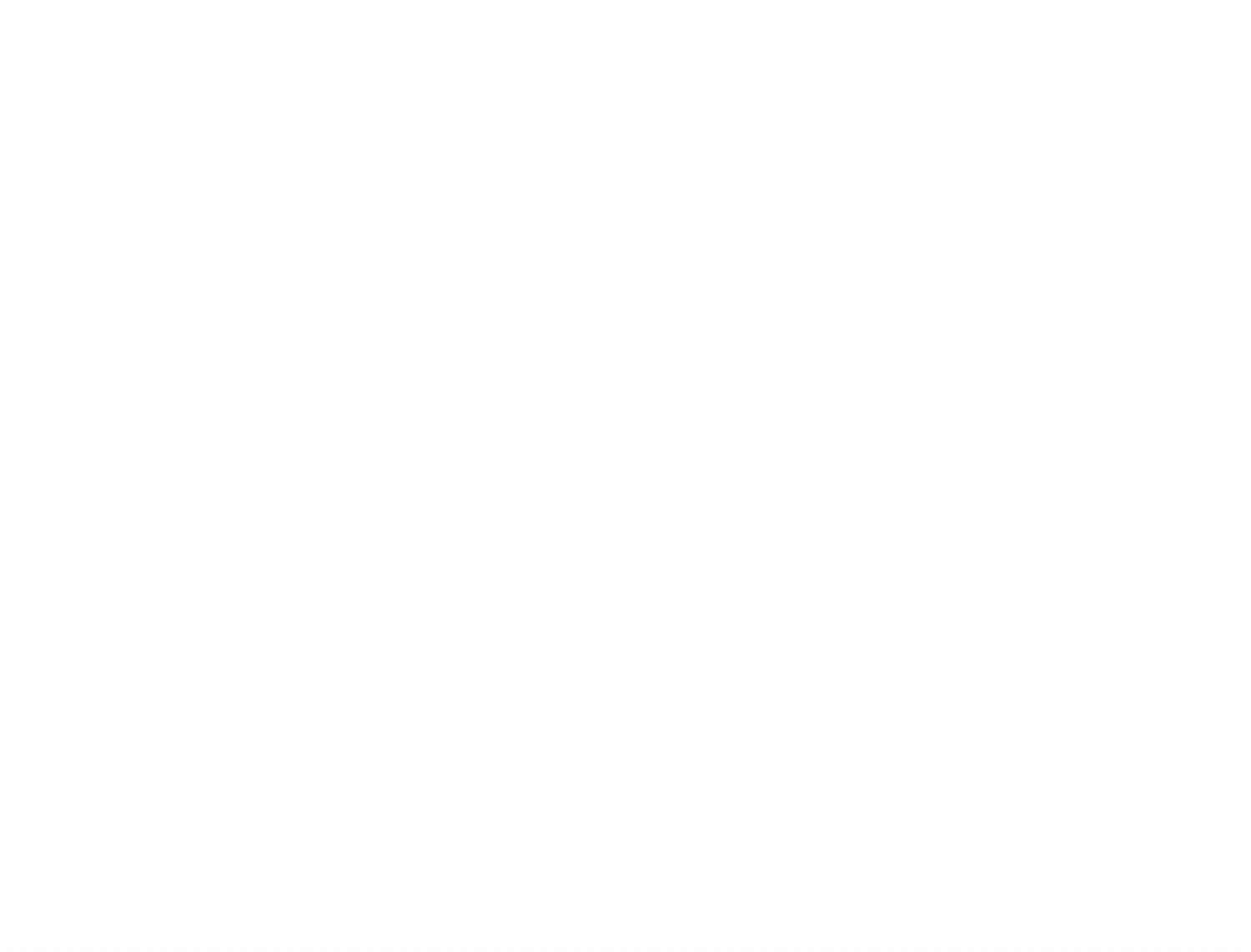#### REVENUE COLLECTION

The Ministry of Home Affairs and Immigration continues to generate revenue through administrative fees of permits, visas, passports, duplicates of birth, death, marriage certificates, as well as identity cards (Ids) and miscellaneous items including consular fees collected by our Missions. To this effect, an amount of Sixty-five Million Five Hundred Sixty-eight Thousand Five Hundred and Forty-eight Namibian Dollars and Twentyseven Cents (N\$ 65 568 548.27) has been Domestically generated. And an amount of Twenty-two Million Six Thousand Twelve Five Hundred Forty-one Six-two cents (N\$ 22612541.62) has been generated from Foreign Missions where Immigration Attaches are deployed, such as, Cape Town Consular Office and Pretoria- Republic of South Africa; Beijing - Peoples' Republic of China and Ondjiva Consular Office – Peoples' Republic of Angola. The overall revenue collection during the year under review was Eighty-eighty Million One Hundred Eighty-one Thousand Eighty-nine Namibian Dollars and Eightynine cents (N\$ 88 181 089.89). These figures definitely will increase once the revenue collection is received from Abuja - Federal Republic of Nigeria and Berlin - Federal Republic of Germany.

During the *2018/2019* Financial Year the Directorate shall continue to uphold a culture of high performance through proper coordination and implementation of relevant pieces of legislations, prudent financial management, human resources and development, information and communication technology infrastructures.

I now wish to request this august house to approve an amount of One Hundred Seventyfour Million Four Hundred and Forty-three Thousand Namibian Dollars (N\$ 174443 000) only for this programme.

In. conclusion, I would like to take this opportunity to acknowledge the valuable work and support of our development partners who continue to provide us with human and technical 14 | Page